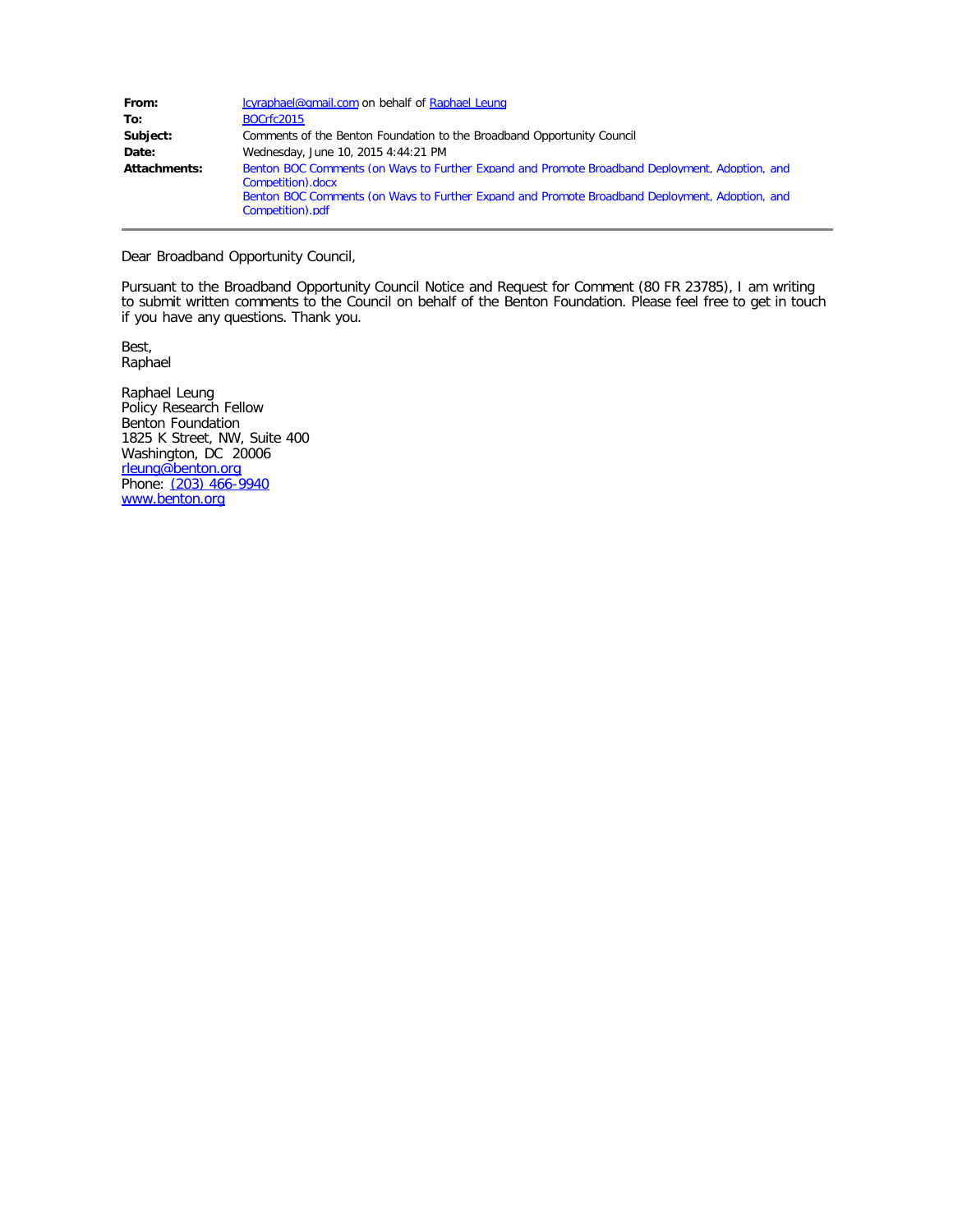

## **COMMENTS OF THE BENTON FOUNDATION TO THE BROADBAND OPPORTUNITY COUNCIL**

The Benton Foundation ("Benton") is pleased to submit the following comments in response to the Request for Comment ("RFC") from the Broadband Opportunity Council ("BOC") issued on April 29, 20[1](#page-1-0)5.<sup>1</sup> The Benton Foundation is a nonprofit organization that works to ensure that media and telecommunications serve the public interest and enhance our democracy.<sup>[2](#page-1-1)</sup> We thank and applaud the White House for pursuing steps to encourage broadband deployment, adoption, and competition.

## *In response to questions in sections A, B, D, and H of the RFC:[3](#page-1-2)*

**I. Review data and glean lessons from previous and ongoing broadband deployment, adoption, and competition initiatives directed by the White House, the Federal Communications Commission (FCC), and the Departments of Agriculture and Commerce. Building upon the National Broadband Plan (NBP), devise new broadband deployment, adoption, and competition goals. Emphasize outreach efforts to facilitate broadband adoption. Develop uniform standards as well as outcome-based goals and metrics.**

With a focus on broadband infrastructure deployment, President Barack Obama signed Executive Order 13616 ("E.O.") on June 14, 2012 to promote broadband deployment in federal lands, buildings and rights-of-way across the country.[4](#page-1-3) The E.O. established the Broadband Deployment on Federal Property Working Group. According to the Working Group's progress report released in August 2013,<sup>[5](#page-1-4)</sup> it has undertaken efforts to coordinate consistent federal broadband procedures, streamline contracting and permitting pertaining to broadband infrastructure deployment, and to establish "Dig Once" requirements. [6](#page-1-5) Benton encourages the

<span id="page-1-0"></span><sup>&</sup>lt;sup>1</sup> Broadband Opportunity Council Notice and Request for Comment, 80 Fed. Reg. 23785 (April 29, 2015).

<span id="page-1-1"></span> $2^2$  For more information about the work that the Benton Foundation undertakes, please refer to

[https://www.benton.org/.](https://www.benton.org/) These comments reflect the institutional view of the Foundation and, unless obvious from the text, are not intended to reflect the views of individual Foundation officers, directors, or advisors.

<span id="page-1-2"></span> $3$  Our comments in this section are responsive to Questions A1-5, B8, D16, and H27 in the RFC.

<span id="page-1-3"></span><sup>4</sup> Accelerating Broadband Infrastructure Deployment, 77 Fed. Reg. 36903 (June 20, 2012).

<span id="page-1-4"></span><sup>5</sup> The Broadband Deployment on Federal Property Working Group, *Implementing Executive Order 13616: Progress on Accelerating Broadband Infrastructure Deployment. A Progress Report to the Steering Committee on Federal Infrastructure Permitting and Review Process Improvement* (August 2013), available at https://www.whitehouse.gov/sites/default/files/microsites/ostp/broadband\_eo\_implementation.pdf.

<span id="page-1-5"></span> $\overline{6}$  Dig Once refers to "requirements designed to reduce the number and scale of repeated excavations for the installation and maintenance of broadband facilities in ROW."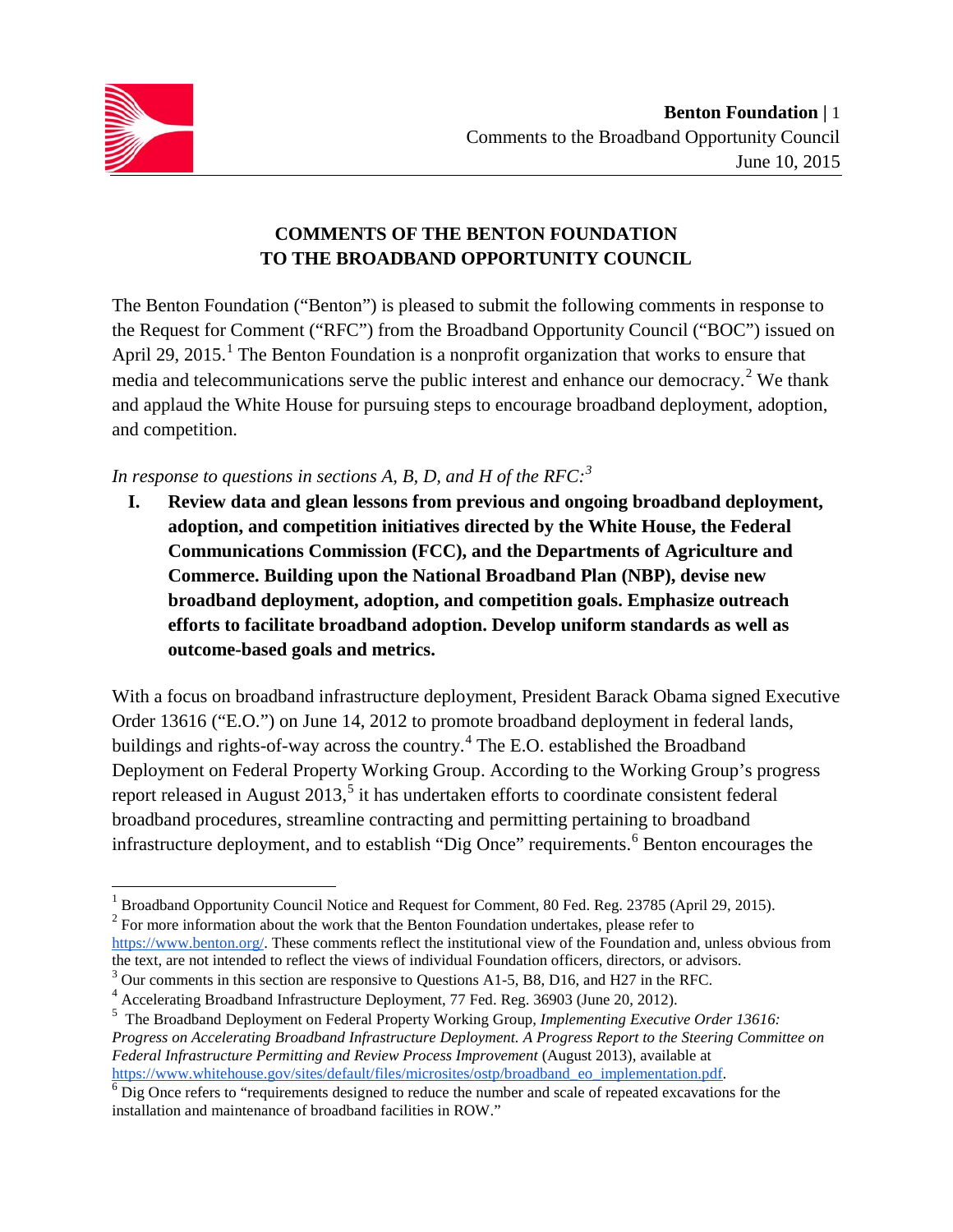BOC to identify infrastructure deployment opportunities based on experience and data from initiatives started by the E.O. as well as existing broadband deployment to federal buildings in rural areas.<sup>[7](#page-2-0)</sup> Benton encourages the BOC to also utilize existing data to identify traditionally unserved and underserved communities. Possible sources include the National Telecommunications and Information Administration (NTIA) and the FCC's National Broadband Map, the NTIA's Broadband Technology Opportunities Program and BroadbandUSA, and Rural Utilities Service's Broadband Loan Program. While continuing the important work on broadband deployment in needed regions, broadband adoption ought to be addressed at greater length in the BOC's upcoming endeavors.

As directed in the RFC, we do not comment about specific policy areas and programs under the FCC's purview. Nonetheless, we trust the BOC will heed policy lessons and rely on data from *all*  relevant federal programs. The FCC's means-tested Lifeline program, currently being modernized to include support for broadband services, $\delta$  is, in particular, one useful source of data, as are the FCC's other universal service programs.<sup>[9](#page-2-2)</sup>

Given that various federal broadband deployment and adoption programs have varying numerical goals and outcome measurements, we urge the BOC to set uniform standards as well as suggested frameworks for outcome-based goals and measurements that federal agencies may be able to adopt for future broadband policies. $10$ 

Benton has closely followed major federal efforts to expand the reach of broadband.<sup>[11](#page-2-4)</sup> In particular, we believe the FCC's National Broadband Plan (NBP) shares the many fundamental visions and goals the BOC is aiming to advance today. Benton had proposed and long supported

<span id="page-2-0"></span><sup>&</sup>lt;sup>7</sup> For example, the Department of Interior (DOI) has substantial infrastructure in rural and tribal lands. As they update their broadband infrastructure, the DOI should consider creating opportunities for enhancing broadband use in unserved and underserved communities. Specifically, the Bureau of Land Management (BLM), when crafting its proposals for maintaining and improving broadband to federal buildings, should consider working with community anchor institutions and municipalities if such type of collaboration is feasible and may yield benefits.

<span id="page-2-1"></span> $8$  In response to question D16 of the RFC, the FCC's Lifeline program is a current federal program within the Executive Branch that should allow the use of funding for broadband adoption.

<span id="page-2-2"></span><sup>&</sup>lt;sup>9</sup> The [High Cost Program](http://www.usac.org/hc/) provides support to eligible telecommunications companies that in turn offer rates and service comparable to those available in urban areas. Th[e Rural Health Care Program](http://www.usac.org/rhc/) provides support to eligible rural health care providers that qualify for reduced rates. The [Schools and Libraries \(E-rate\) Program](http://www.usac.org/sl/) provides discounts to eligible schools and libraries that qualify for reduced rates.

<span id="page-2-3"></span> $10$  Responsive to questions B8 and H27 in the RFC.

<span id="page-2-4"></span><sup>&</sup>lt;sup>11</sup> See, e.g., a compilation of major federal efforts in Section II of this article published by the Foundation: Kevin Taglang, *What Section 706 Means for Net Neutrality, Municipal Networks, and Universal Broadband*, Benton Foundation Digital Beat Blog, February 13, 2015, available at [https://www.benton.org/blog/what-section-706](https://www.benton.org/blog/what-section-706-means-net-neutrality-municipal-networks-and-universal-broadband) [means-net-neutrality-municipal-networks-and-universal-broadband.](https://www.benton.org/blog/what-section-706-means-net-neutrality-municipal-networks-and-universal-broadband)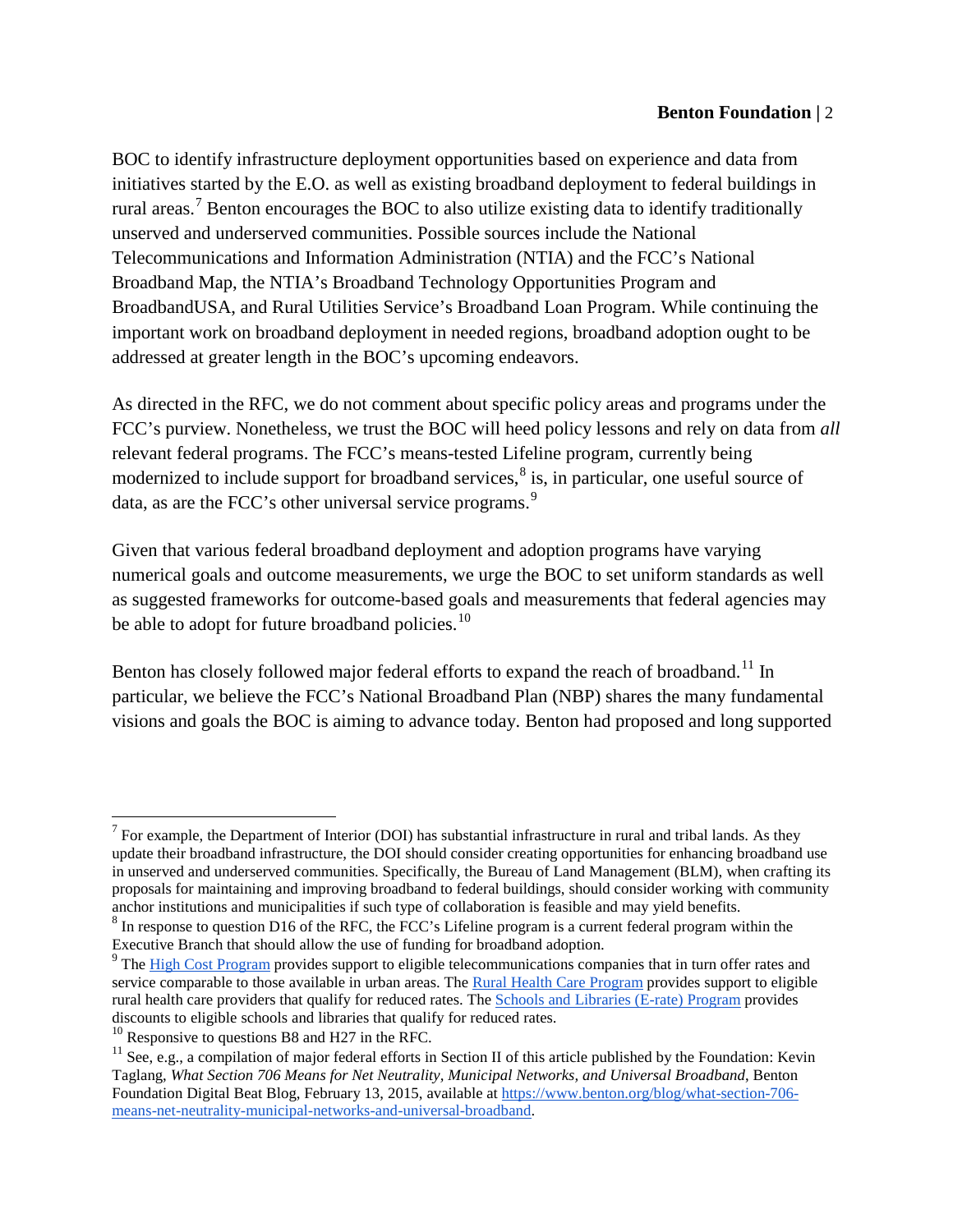many of the NBP's recommendations prior to its unveiling in March  $2010$ <sup>[12](#page-3-0)</sup> Since then, Benton has developed tools to track implementation of the NBP, keeping tabs on each specific recommendation.<sup>[13](#page-3-1)</sup> About half of the NBP's recommendations concern federal departments and agencies other than the FCC, many of which fall under the BOC umbrella. NBP recommendations that these agencies and departments have not completed should be accorded attention by the BOC. Benton encourages the BOC to complete existing NBP goals where possible or relevant. Despite the fact that more than five years have lapsed since the official release of the NBP, it would be imprudent to discount the Plan's relevance and recommendations in achieving the goals of the BOC.

In particular, we call the BOC's attention to the following NBP recommendations:

- "Recommendation 4.2: The FCC and the U.S. Bureau of Labor Statistics (BLS) should collect more detailed and accurate data on actual availability, penetration, prices, churn and bundles offered by broadband service providers to consumers and businesses, and should publish analyses of these data.
- Chapter 9: Adoption and Utilization
	- Recommendation 9.8: The Executive Branch should convene a Broadband Accessibility Working Group to maximize broadband adoption by people with disabilities.
	- Recommendation 9.14: The Executive Branch, the FCC and Congress should consider making changes to ensure effective coordination and consultation with Tribes on broadband related issues.
- Recommendation 13.5: The Department of Labor should accelerate and expand efforts to create a robust online platform that delivers virtual employment assistance programs and facilitates individualized job training. Creating a broadband-enabled job training and search."

Benton also encourages the BOC to develop a broadband adoption committee to work with nongovernmental organizations to develop specific recommendations or action plans for each of the agencies involved in the BOC. The committee should include an array of diverse actors, especially those who speak for underrepresented communities. This allows the BOC to tap into

```
\frac{13}{13} National Broadband Plan Tracker, Benton Foundation, available at
```
<span id="page-3-0"></span><sup>12</sup> Jonathan Rintels, *An Action Plan for America: Using Technology and Innovation to Address Our Nation's Critical Challenges. A report for the new administration from the Benton Foundation, Benton Foundation, 2008, available at http://benton.org/sites/benton.org/files/Benton Foundation Action Plan.pdf.* 

[https://www.benton.org/initiatives/national\\_broadband\\_plan.](https://www.benton.org/initiatives/national_broadband_plan) Refer also to this article published by the Foundation: Amina Fazlullah, *The National Broadband Plan at Five: The Work Done and the Work Ahead*, Benton Foundation Digital Beat Blog, March 17, 2015, available at [https://www.benton.org/blog/work-done-and-work-ahead.](https://www.benton.org/blog/work-done-and-work-ahead)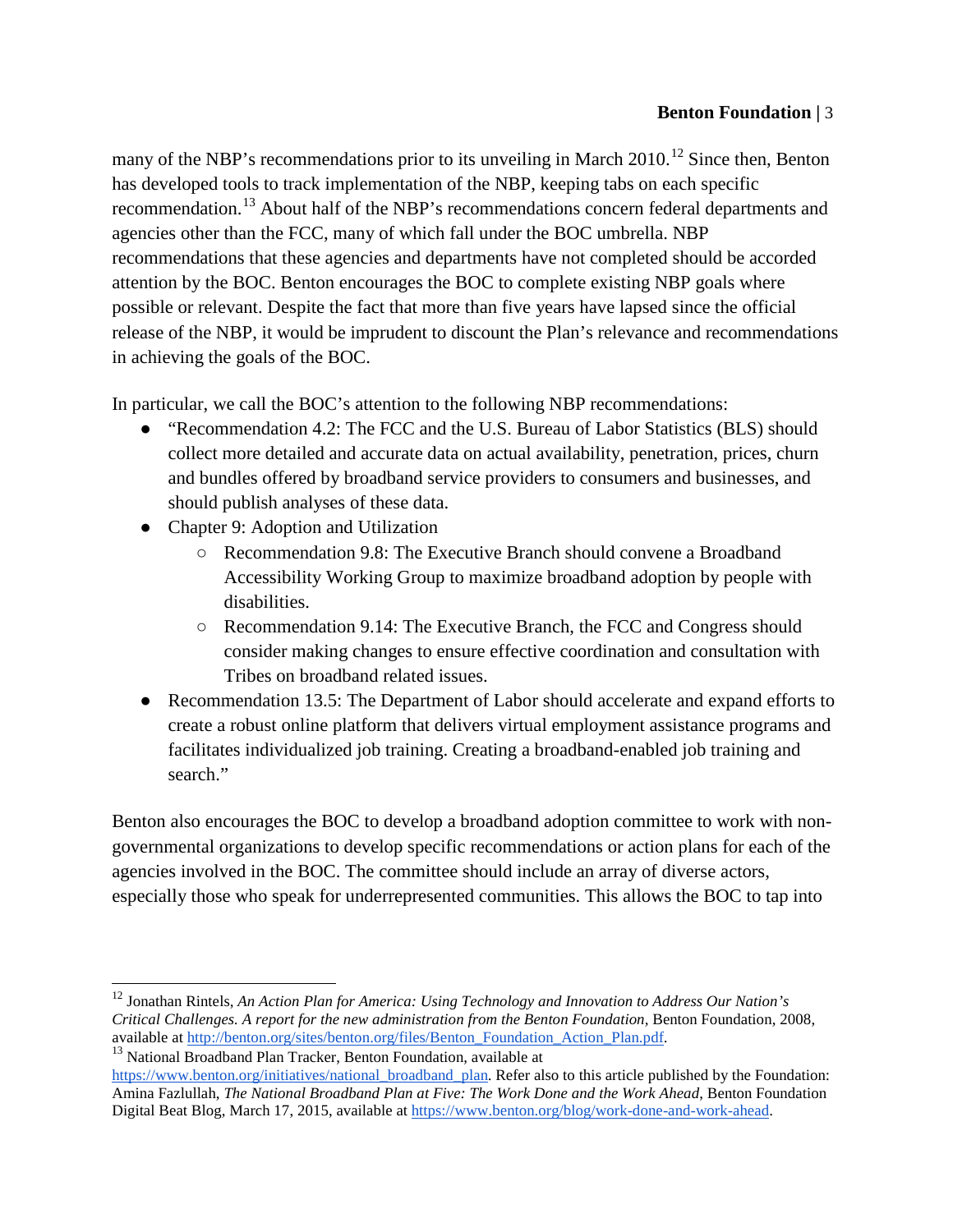existing networks and communities of stakeholders, avoiding redundant efforts in promoting broadband adoption. $14$ 

## *In response to questions in sections B, E, and F of the RFC:[15](#page-4-1)*

# **II. The BOC should prioritize vulnerable communities and communities with limited or no broadband.**

Section F of the RFC asks what can be done for vulnerable communities and communities with limited or no broadband. In our work, Benton has traditionally focused on vulnerable populations, including veterans, seniors, minorities, people with disabilities, at-risk youth, lowincome individuals and families, the unemployed, non-English speakers, and communities in rural areas, rural tribal lands, and urban underserved areas. Benton fully supports the BOC's proposed direction of promoting efficiency and cutting redundancy among federal processes governing broadband deployment, adoption, and competition. Given the vast swath of potential interagency collaborative efforts that the BOC can choose to advance, Benton suggests being very mindful of vulnerable communities in prioritizing interagency collaborative efforts.

The Broadband Deployment on Federal Property Working Group had provided a list of interagency collaborative efforts to accelerate implementation of broadband deployment.<sup>[16](#page-4-2)</sup> The list of cooperative efforts should be evaluated, and, if necessary, updated or consolidated. With vulnerable populations in mind, Benton suggests the following for consideration:

- Greater liaison between the Department of Veterans Affairs and other federal agencies running broadband adoption programs that meet the crucial telecommunications needs of transient, homeless, and unemployed veterans in order to access healthcare and seek employment; $^{17}$  $^{17}$  $^{17}$
- The Department of Housing and Urban Development (HUD) should draw expertise from the NTIA, FCC, and RUS to enhance broadband adoption in existing public housing

<span id="page-4-0"></span> $14$  Responsive to question A5 of the RFC.

<span id="page-4-1"></span><sup>&</sup>lt;sup>15</sup> Our comments in this section are responsive to Questions B6, 8, 10, 11, E18, 21 and F22, 23 in the RFC.

<span id="page-4-2"></span><sup>&</sup>lt;sup>16</sup> See Broadband Deployment on Federal Property Working Group Progress Report (2013), at 14.

<span id="page-4-3"></span><sup>&</sup>lt;sup>17</sup> In a related vein, and responsive to question B8 of the RFC: The VA's Pension Benefits (or some otherwise means-tested) Program may be included on eligibility lists of federal programs that make broadband more widely available to low-income Americans, such as the FCC's Lifeline Program. The BOC should undertake overarching efforts that enhance coordination between and among federal means-tested programs, with the aim of creating a list of common programs that federal agencies running means-tested programs can use to determine eligibility and verify enrollment. Uniformity reduces redundancy for the various governmental agencies and removes unnecessary barriers for low-income Americans to exercise their communications needs.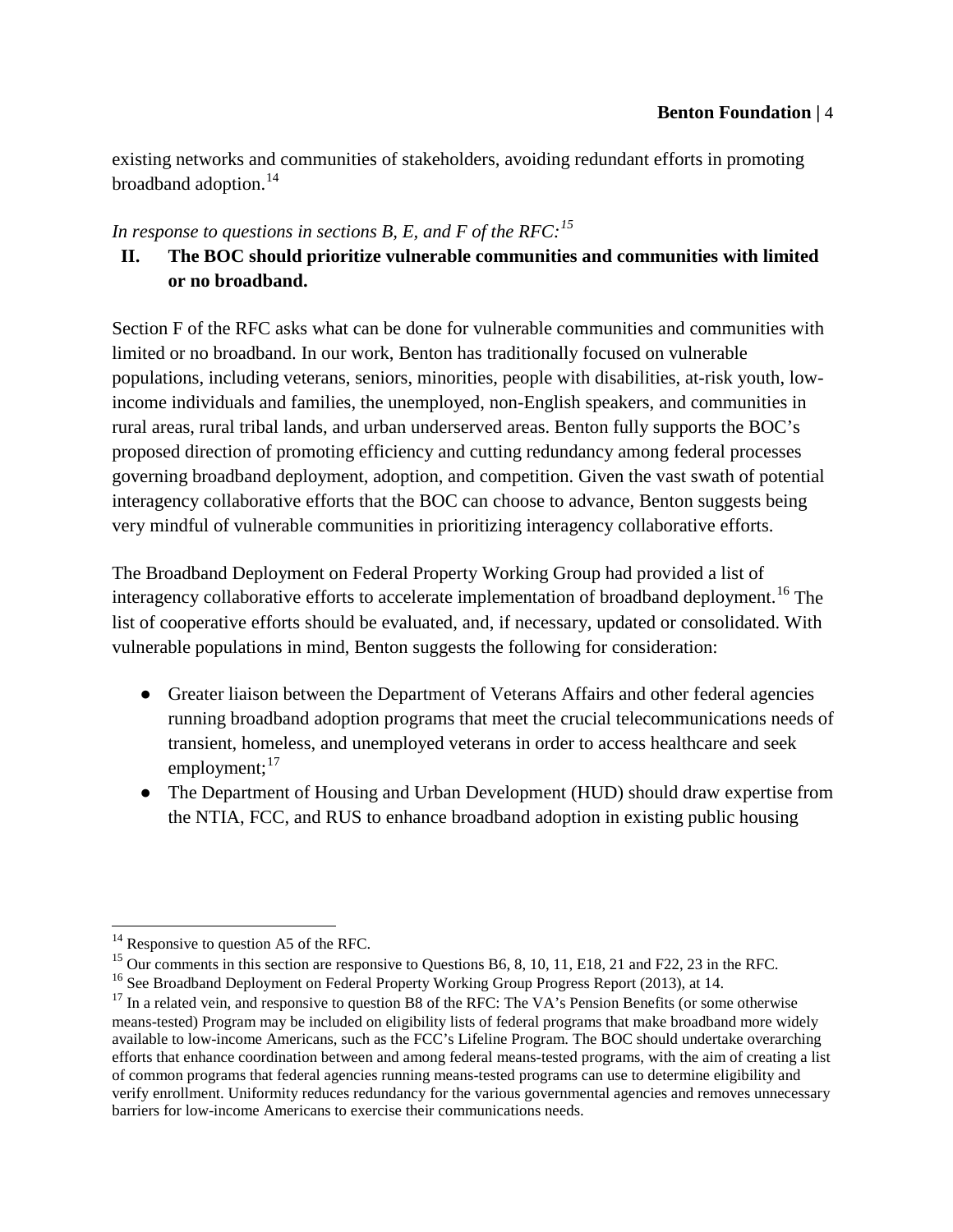units, single occupancy residences, nursing homes, and other buildings serving vulnerable populations:  $18<sup>18</sup>$  $18<sup>18</sup>$ 

- Streamline permitting processes with regards to infrastructure deployment along transmission and transportation corridors that requires cooperation between the Department of Transportation (DOT) and the Department of the Interior (DOI);
- Many provisions outlined in the Affordable Care Act (ACA) expand the use of electronic health records, the use of telemedicine, and related health information technologies and systems. The success of new initiatives and reforms covering enrollment, assisted living facilities, older Americans, and medically underserved communities in rural areas is often dependent on the availability of high-speed broadband to healthcare providers and users. In meeting the goals of the ACA, the Department of Health and Human Services (HHS) should consider collaborating with other federal agencies;
- The Department of Education, HUD, the NTIA, and the Institute of Museum and Library Services worked together on FCC webinars in May 2015 addressing digital literacy and broadband adoption issues affecting seniors.<sup>[19](#page-5-1)</sup> Such collaborative efforts should be reviewed, continued, and, where appropriate, expanded to low-adoption communities beyond the elderly.

Benton urges the BOC not to overlook outreach efforts that stress the relevance and significance of adopting broadband, a particularly daunting task among vulnerable populations that are disconnected or tangentially hanging on to our increasingly digitally-connected society. As the President points out in the Memorandum establishing the BOC, affordable, reliable access to high-speed broadband is "no longer a luxury" but "a necessity" to all Americans.<sup>[20](#page-5-2)</sup> Therefore, we encourage the BOC, in its outreach efforts to boost broadband adoption and to focus on vulnerable populations. Many of those who stand to benefit the most from the BOC's efforts are often those who are not well-connected and hard to reach to begin with. $^{21}$  $^{21}$  $^{21}$  Efforts to promote broadband adoption should take this into account and find ways for members of disadvantaged communities to overcome the barriers to adoption. The BOC should review the FCC's efforts to

<span id="page-5-1"></span><span id="page-5-0"></span> $18$  One of HUD's longest continuously run programs, the Community Development Block Grant program, may benefit from an augmented focus on broadband via coordination between HUD and other relevant agencies. <sup>19</sup> For additional information, please refer to  $\frac{http://www.digitaliteracy.gov/}{http://www.digitaliteracy.gov/}{$  and [https://apps.fcc.gov/edocs\\_public/attachmatch/DOC-333365A1.pdf.](https://apps.fcc.gov/edocs_public/attachmatch/DOC-333365A1.pdf) <sup>20</sup> The White House, Office of the Press Secretary. Memorandum for the Heads of Executive Departments and

<span id="page-5-2"></span>Agencies, *Expanding Broadband Deployment and Adoption by Addressing Regulatory Barriers and Encouraging Investment and Training*, March 23, 2015, available at https://www.whitehouse.gov/the-press-<br>office/2015/03/23/presidential-memorandum-expanding-broadband-deployment-and-adoption-addr.

<span id="page-5-3"></span><sup>&</sup>lt;sup>[21](https://www.whitehouse.gov/the-press-office/2015/03/23/presidential-memorandum-expanding-broadband-deployment-and-adoption-addr)</sup> Affordability, lack of perceived relevance, and lack of computer skills are commonly-identified broadband adoption barriers that disparately impact vulnerable communities. See, e.g., United States Government Accountability Office, *Intended Outcomes and Effectiveness of Efforts to Address Adoption Barriers Are Unclear* (GAO-15-473), June 2015, at 11-16.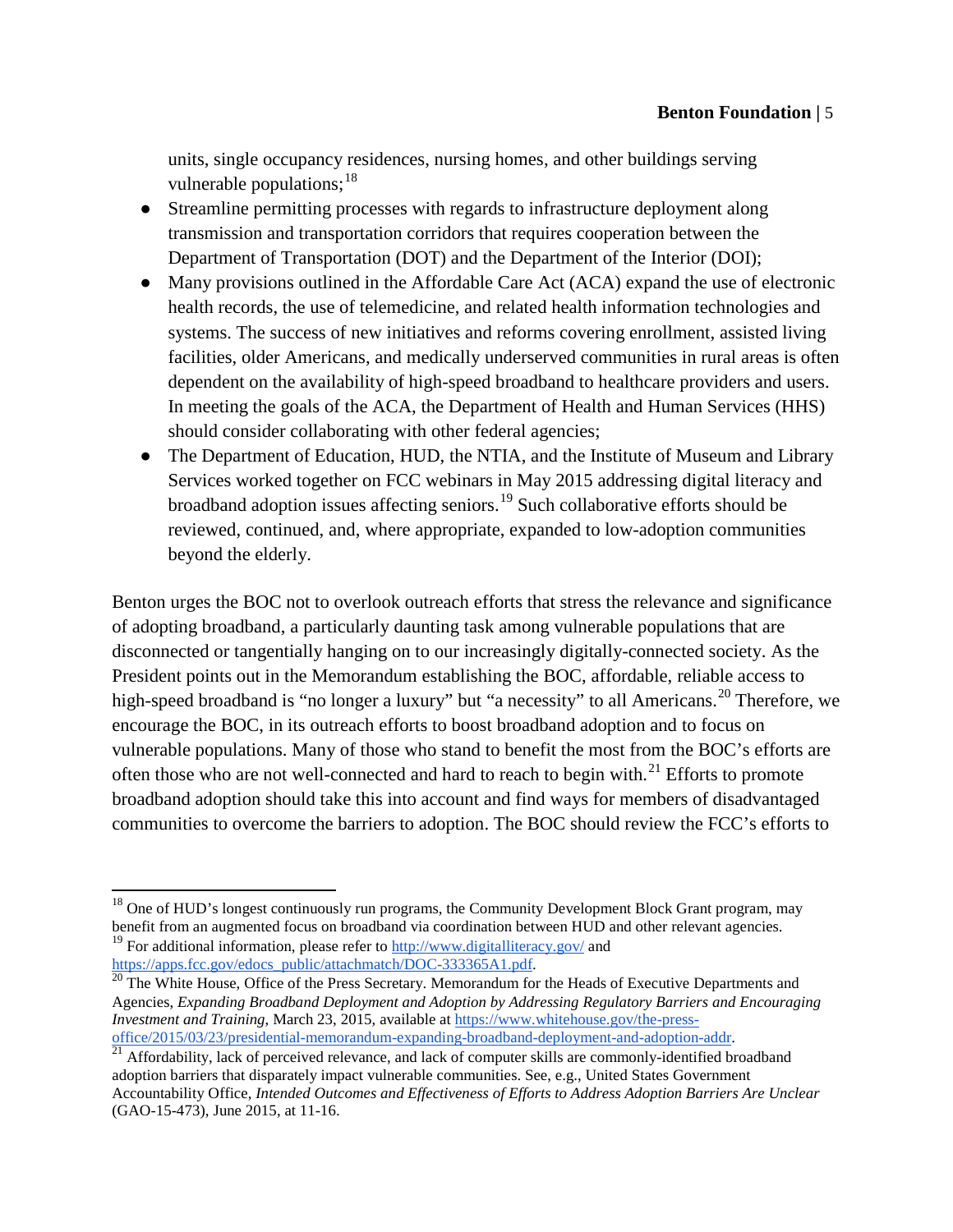address the broadband adoption barrier of cost for low-income Americans, $^{22}$  $^{22}$  $^{22}$  and complement such efforts by addressing other broadband adoption barriers such as relevance and training wherever possible. Broadband deployment strategies will not spell overall success for the nation if we leave behind an echelon that grows further disconnected and disenfranchised. Adoption efforts must prioritize vulnerable populations.

Finally, we recognize that there have been federal efforts to remove state-level barriers to highspeed community broadband in certain municipalities. We encourage the BOC to develop policies that are compatible with communities making independent choices to provide robust and consumer-friendly broadband offerings to its members.<sup>[23](#page-6-1)</sup>

### **III. Conclusion**

Benton acknowledges and commends ongoing good work already underway by individual members of the BOC. We particularly look forward to how the NTIA's BroadbandUSA and the RUS's revamped Broadband Loan Program can bring high-speed broadband to unserved and underserved areas. There is much merit to fostering more overarching coordination between federal departments to expand availability of broadband, but these merits only have substantive meaning for all of society if vulnerable populations are not left behind. While the entire nation stands to gain from enhanced broadband deployment, adoption, and competition, we must not forget which communities need it the most.

> Respectfully submitted,  $/s/$ Amina Fazlullah, Director of Policy Raphael Leung, Policy Research Fellow

<span id="page-6-0"></span><sup>22</sup> See, e.g., Tom Wheeler, *A Lifeline for Low-Income Americans,* Official FCC Blog, May 28, 2015, available at [https://www.fcc.gov/blog/lifeline-low-income-americans.](https://www.fcc.gov/blog/lifeline-low-income-americans) See, also, the Benton Foundation, *FCC Moves to Make Broadband More Affordable*, Benton Foundation Digital Beat Blog, June 1, 2015, available at [https://www.benton.org/blog/fcc-moves-make-broadband-more-affordable.](https://www.benton.org/blog/fcc-moves-make-broadband-more-affordable)<br><sup>[23](https://www.benton.org/blog/fcc-moves-make-broadband-more-affordable)</sup> Responsive to question E18 and 21 in the RFC.

<span id="page-6-1"></span>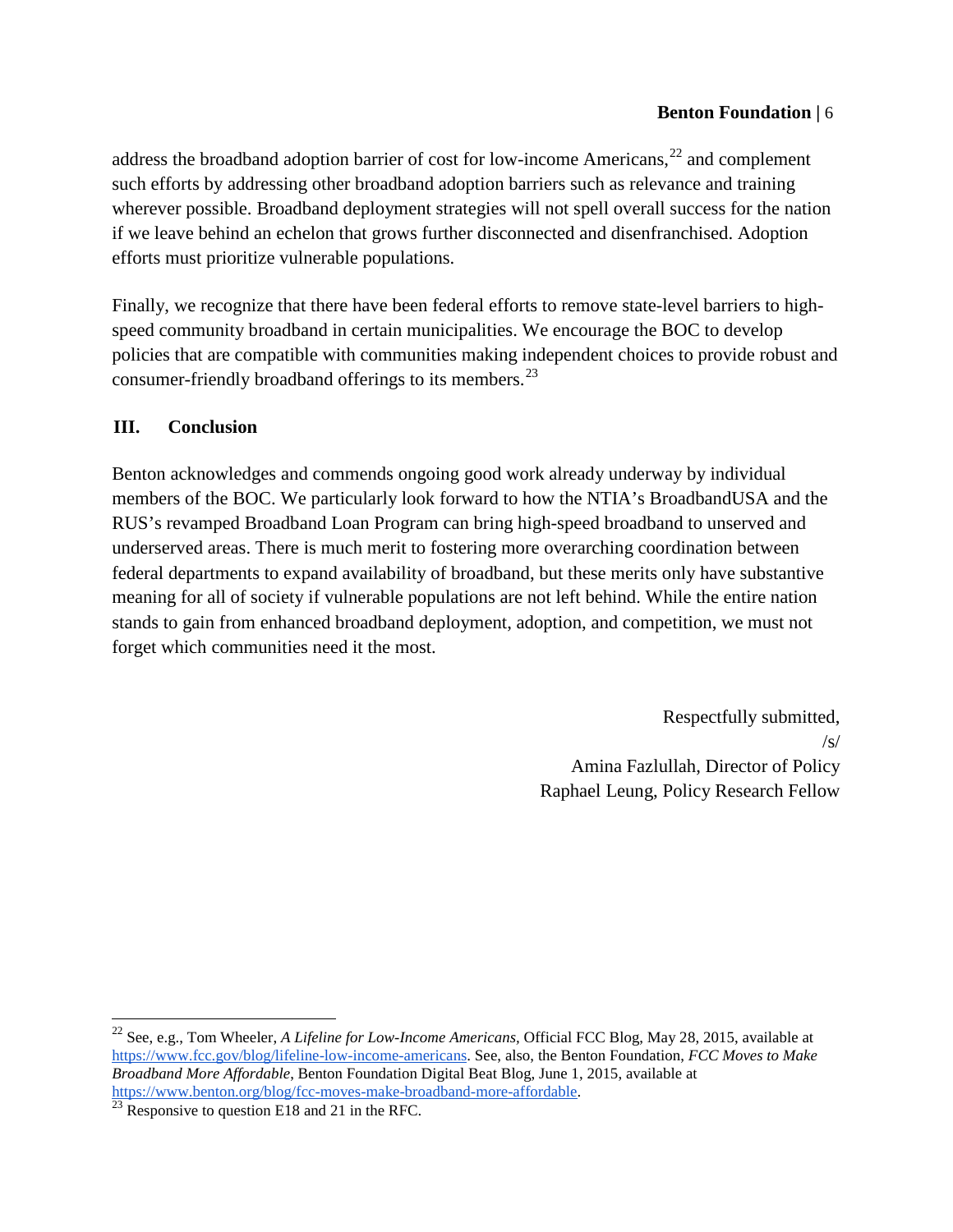

## **COMMENTS OF THE BENTON FOUNDATION TO THE BROADBAND OPPORTUNITY COUNCIL**

The Benton Foundation ("Benton") is pleased to submit the following comments in response to the Request for Comment ("RFC") from the Broadband Opportunity Council ("BOC") issued on April 29, 2015.<sup>1</sup> The Benton Foundation is a nonprofit organization that works to ensure that media and telecommunications serve the public interest and enhance our democracy.<sup>2</sup> We thank and applaud the White House for pursuing steps to encourage broadband deployment, adoption, and competition.

## *In response to questions in sections A, B, D, and H of the RFC:<sup>3</sup>*

**I. Review data and glean lessons from previous and ongoing broadband deployment, adoption, and competition initiatives directed by the White House, the Federal Communications Commission (FCC), and the Departments of Agriculture and Commerce. Building upon the National Broadband Plan (NBP), devise new broadband deployment, adoption, and competition goals. Emphasize outreach efforts to facilitate broadband adoption. Develop uniform standards as well as outcome-based goals and metrics.**

With a focus on broadband infrastructure deployment, President Barack Obama signed Executive Order 13616 ("E.O.") on June 14, 2012 to promote broadband deployment in federal lands, buildings and rights-of-way across the country.4 The E.O. established the Broadband Deployment on Federal Property Working Group. According to the Working Group's progress report released in August  $2013$ ,<sup>5</sup> it has undertaken efforts to coordinate consistent federal broadband procedures, streamline contracting and permitting pertaining to broadband infrastructure deployment, and to establish "Dig Once" requirements. <sup>6</sup> Benton encourages the

<sup>1</sup> Broadband Opportunity Council Notice and Request for Comment, 80 Fed. Reg. 23785 (April 29, 2015).

 $2^2$  For more information about the work that the Benton Foundation undertakes, please refer to

https://www.benton.org/. These comments reflect the institutional view of the Foundation and, unless obvious from the text, are not intended to reflect the views of individual Foundation officers, directors, or advisors.

 $3$  Our comments in this section are responsive to Questions A1-5, B8, D16, and H27 in the RFC.

<sup>4</sup> Accelerating Broadband Infrastructure Deployment, 77 Fed. Reg. 36903 (June 20, 2012).

<sup>5</sup> The Broadband Deployment on Federal Property Working Group, *Implementing Executive Order 13616: Progress on Accelerating Broadband Infrastructure Deployment. A Progress Report to the Steering Committee on Federal Infrastructure Permitting and Review Process Improvement* (August 2013), available at https://www.whitehouse.gov/sites/default/files/microsites/ostp/broadband\_eo\_implementation.pdf. <sup>6</sup> Dig Once refers to "requirements designed to reduce the number and scale of repeated excavations for the

installation and maintenance of broadband facilities in ROW."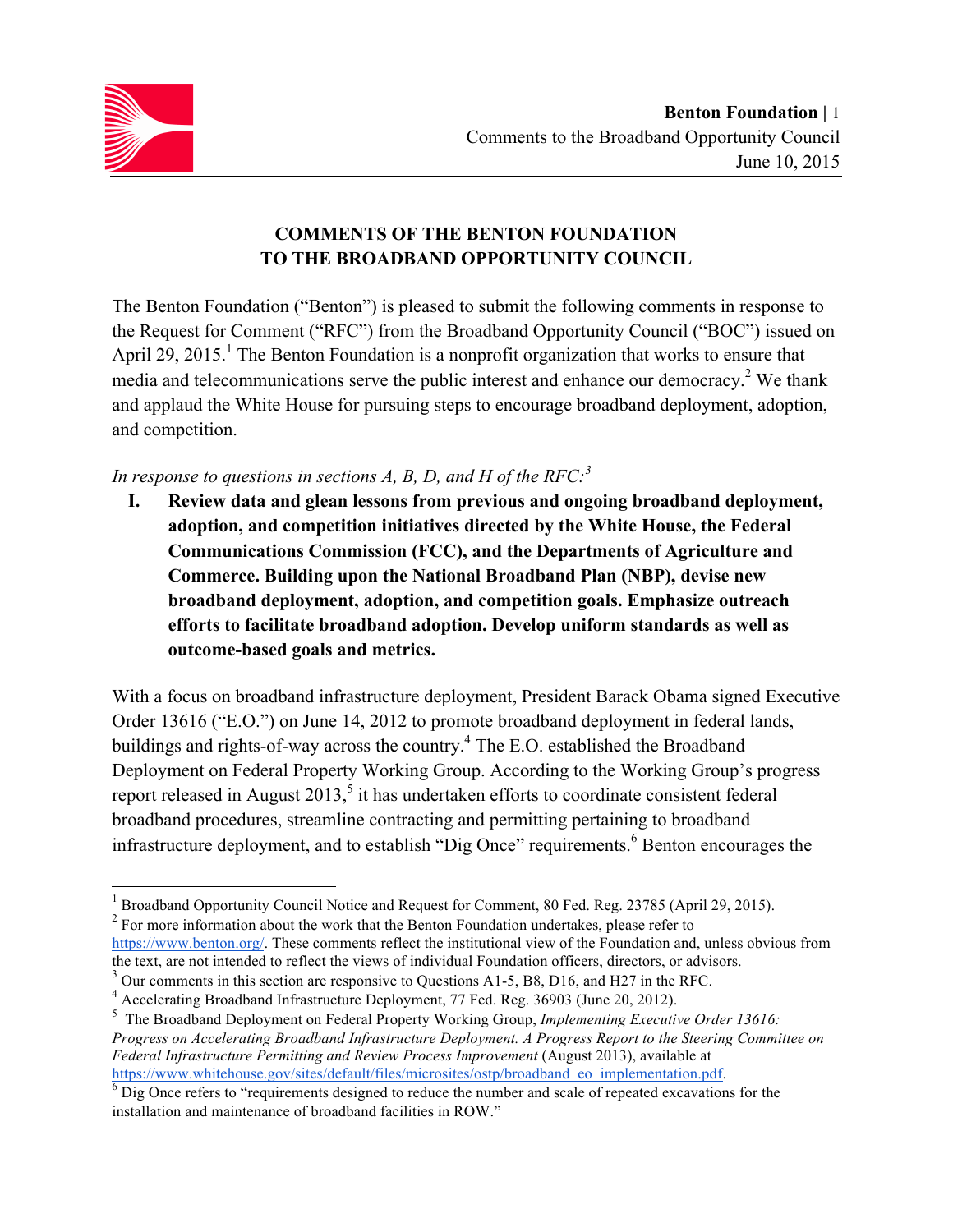BOC to identify infrastructure deployment opportunities based on experience and data from initiatives started by the E.O. as well as existing broadband deployment to federal buildings in rural areas.<sup>7</sup> Benton encourages the BOC to also utilize existing data to identify traditionally unserved and underserved communities. Possible sources include the National Telecommunications and Information Administration (NTIA) and the FCC's National Broadband Map, the NTIA's Broadband Technology Opportunities Program and BroadbandUSA, and Rural Utilities Service's Broadband Loan Program. While continuing the important work on broadband deployment in needed regions, broadband adoption ought to be addressed at greater length in the BOC's upcoming endeavors.

As directed in the RFC, we do not comment about specific policy areas and programs under the FCC's purview. Nonetheless, we trust the BOC will heed policy lessons and rely on data from *all*  relevant federal programs. The FCC's means-tested Lifeline program, currently being modernized to include support for broadband services, $\delta$  is, in particular, one useful source of data, as are the FCC's other universal service programs.<sup>9</sup>

Given that various federal broadband deployment and adoption programs have varying numerical goals and outcome measurements, we urge the BOC to set uniform standards as well as suggested frameworks for outcome-based goals and measurements that federal agencies may be able to adopt for future broadband policies.<sup>10</sup>

Benton has closely followed major federal efforts to expand the reach of broadband.<sup>11</sup> In particular, we believe the FCC's National Broadband Plan (NBP) shares the many fundamental visions and goals the BOC is aiming to advance today. Benton had proposed and long supported

 $<sup>7</sup>$  For example, the Department of Interior (DOI) has substantial infrastructure in rural and tribal lands. As they</sup> update their broadband infrastructure, the DOI should consider creating opportunities for enhancing broadband use in unserved and underserved communities. Specifically, the Bureau of Land Management (BLM), when crafting its proposals for maintaining and improving broadband to federal buildings, should consider working with community anchor institutions and municipalities if such type of collaboration is feasible and may yield benefits.

 $8$  In response to question D16 of the RFC, the FCC's Lifeline program is a current federal program within the Executive Branch that should allow the use of funding for broadband adoption.

<sup>&</sup>lt;sup>9</sup> The High Cost Program provides support to eligible telecommunications companies that in turn offer rates and service comparable to those available in urban areas. The Rural Health Care Program provides support to eligible rural health care providers that qualify for reduced rates. The Schools and Libraries (E-rate) Program provides discounts to eligible schools and libraries that qualify for reduced rates.

 $10$  Responsive to questions B8 and H27 in the RFC.

 $11$  See, e.g., a compilation of major federal efforts in Section II of this article published by the Foundation: Kevin Taglang, *What Section 706 Means for Net Neutrality, Municipal Networks, and Universal Broadband*, Benton Foundation Digital Beat Blog, February 13, 2015, available at https://www.benton.org/blog/what-section-706 means-net-neutrality-municipal-networks-and-universal-broadband.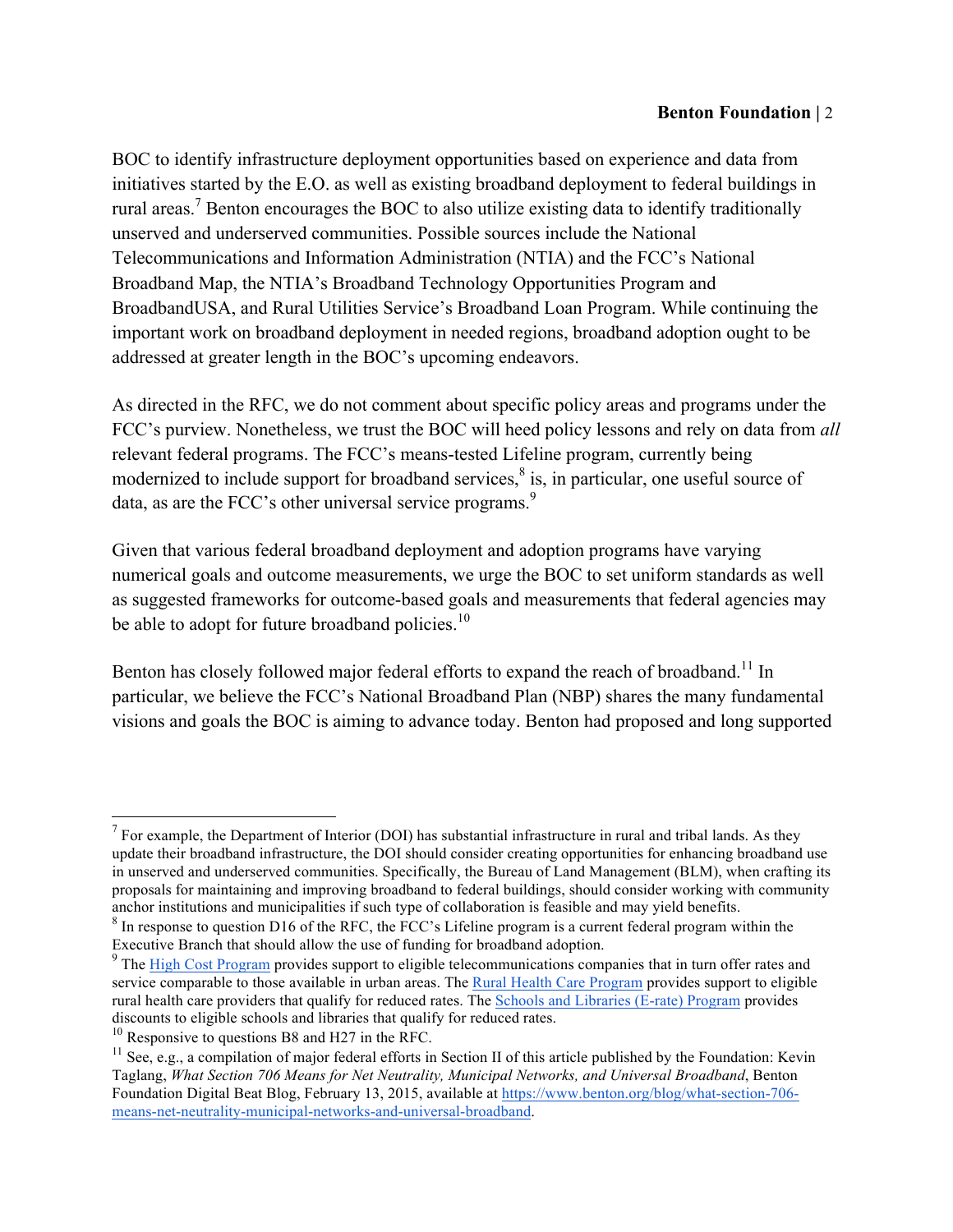many of the NBP's recommendations prior to its unveiling in March  $2010$ <sup>12</sup> Since then, Benton has developed tools to track implementation of the NBP, keeping tabs on each specific recommendation.<sup>13</sup> About half of the NBP's recommendations concern federal departments and agencies other than the FCC, many of which fall under the BOC umbrella. NBP recommendations that these agencies and departments have not completed should be accorded attention by the BOC. Benton encourages the BOC to complete existing NBP goals where possible or relevant. Despite the fact that more than five years have lapsed since the official release of the NBP, it would be imprudent to discount the Plan's relevance and recommendations in achieving the goals of the BOC.

In particular, we call the BOC's attention to the following NBP recommendations:

- "Recommendation 4.2: The FCC and the U.S. Bureau of Labor Statistics (BLS) should collect more detailed and accurate data on actual availability, penetration, prices, churn and bundles offered by broadband service providers to consumers and businesses, and should publish analyses of these data.
- Chapter 9: Adoption and Utilization
	- Recommendation 9.8: The Executive Branch should convene a Broadband Accessibility Working Group to maximize broadband adoption by people with disabilities.
	- Recommendation 9.14: The Executive Branch, the FCC and Congress should consider making changes to ensure effective coordination and consultation with Tribes on broadband related issues.
- Recommendation 13.5: The Department of Labor should accelerate and expand efforts to create a robust online platform that delivers virtual employment assistance programs and facilitates individualized job training. Creating a broadband-enabled job training and search."

Benton also encourages the BOC to develop a broadband adoption committee to work with nongovernmental organizations to develop specific recommendations or action plans for each of the agencies involved in the BOC. The committee should include an array of diverse actors, especially those who speak for underrepresented communities. This allows the BOC to tap into

```
\frac{13}{13} National Broadband Plan Tracker, Benton Foundation, available at
```
https://www.benton.org/initiatives/national\_broadband\_plan. Refer also to this article published by the Foundation: Amina Fazlullah, *The National Broadband Plan at Five: The Work Done and the Work Ahead*, Benton Foundation Digital Beat Blog, March 17, 2015, available at https://www.benton.org/blog/work-done-and-work-ahead.

<sup>12</sup> Jonathan Rintels, *An Action Plan for America: Using Technology and Innovation to Address Our Nation's Critical Challenges. A report for the new administration from the Benton Foundation,* Benton Foundation, 2008,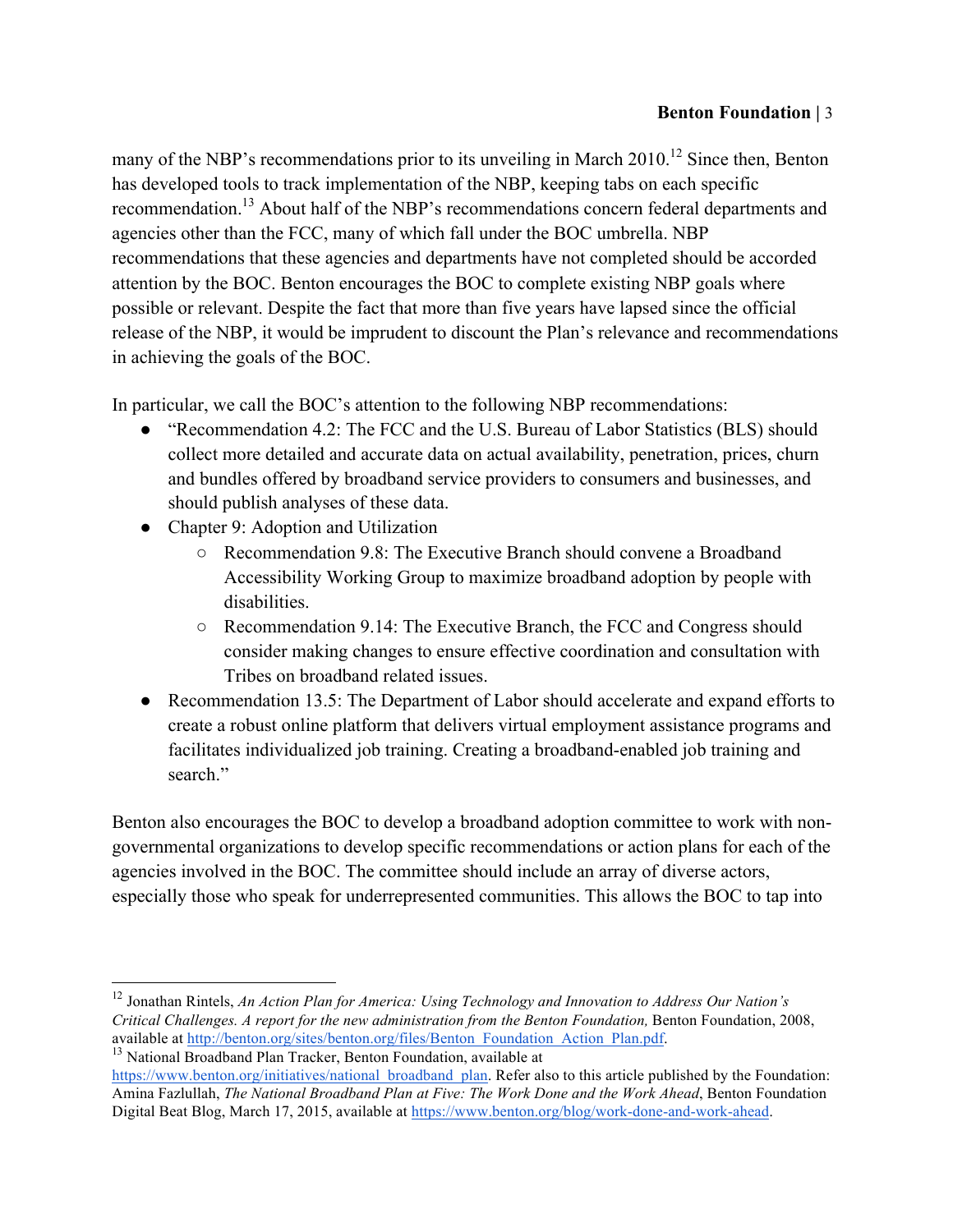existing networks and communities of stakeholders, avoiding redundant efforts in promoting broadband adoption.<sup>14</sup>

### *In response to questions in sections B, E, and F of the RFC:<sup>15</sup>*

# **II. The BOC should prioritize vulnerable communities and communities with limited or no broadband.**

Section F of the RFC asks what can be done for vulnerable communities and communities with limited or no broadband. In our work, Benton has traditionally focused on vulnerable populations, including veterans, seniors, minorities, people with disabilities, at-risk youth, lowincome individuals and families, the unemployed, non-English speakers, and communities in rural areas, rural tribal lands, and urban underserved areas. Benton fully supports the BOC's proposed direction of promoting efficiency and cutting redundancy among federal processes governing broadband deployment, adoption, and competition. Given the vast swath of potential interagency collaborative efforts that the BOC can choose to advance, Benton suggests being very mindful of vulnerable communities in prioritizing interagency collaborative efforts.

The Broadband Deployment on Federal Property Working Group had provided a list of interagency collaborative efforts to accelerate implementation of broadband deployment.<sup>16</sup> The list of cooperative efforts should be evaluated, and, if necessary, updated or consolidated. With vulnerable populations in mind, Benton suggests the following for consideration:

- Greater liaison between the Department of Veterans Affairs and other federal agencies running broadband adoption programs that meet the crucial telecommunications needs of transient, homeless, and unemployed veterans in order to access healthcare and seek employment; $^{17}$
- The Department of Housing and Urban Development (HUD) should draw expertise from the NTIA, FCC, and RUS to enhance broadband adoption in existing public housing

 $^{14}$  Responsive to question A5 of the RFC.

<sup>&</sup>lt;sup>15</sup> Our comments in this section are responsive to Questions B6, 8, 10, 11, E18, 21 and F22, 23 in the RFC.

<sup>&</sup>lt;sup>16</sup> See Broadband Deployment on Federal Property Working Group Progress Report (2013), at 14.

<sup>&</sup>lt;sup>17</sup> In a related vein, and responsive to question B8 of the RFC: The VA's Pension Benefits (or some otherwise means-tested) Program may be included on eligibility lists of federal programs that make broadband more widely available to low-income Americans, such as the FCC's Lifeline Program. The BOC should undertake overarching efforts that enhance coordination between and among federal means-tested programs, with the aim of creating a list of common programs that federal agencies running means-tested programs can use to determine eligibility and verify enrollment. Uniformity reduces redundancy for the various governmental agencies and removes unnecessary barriers for low-income Americans to exercise their communications needs.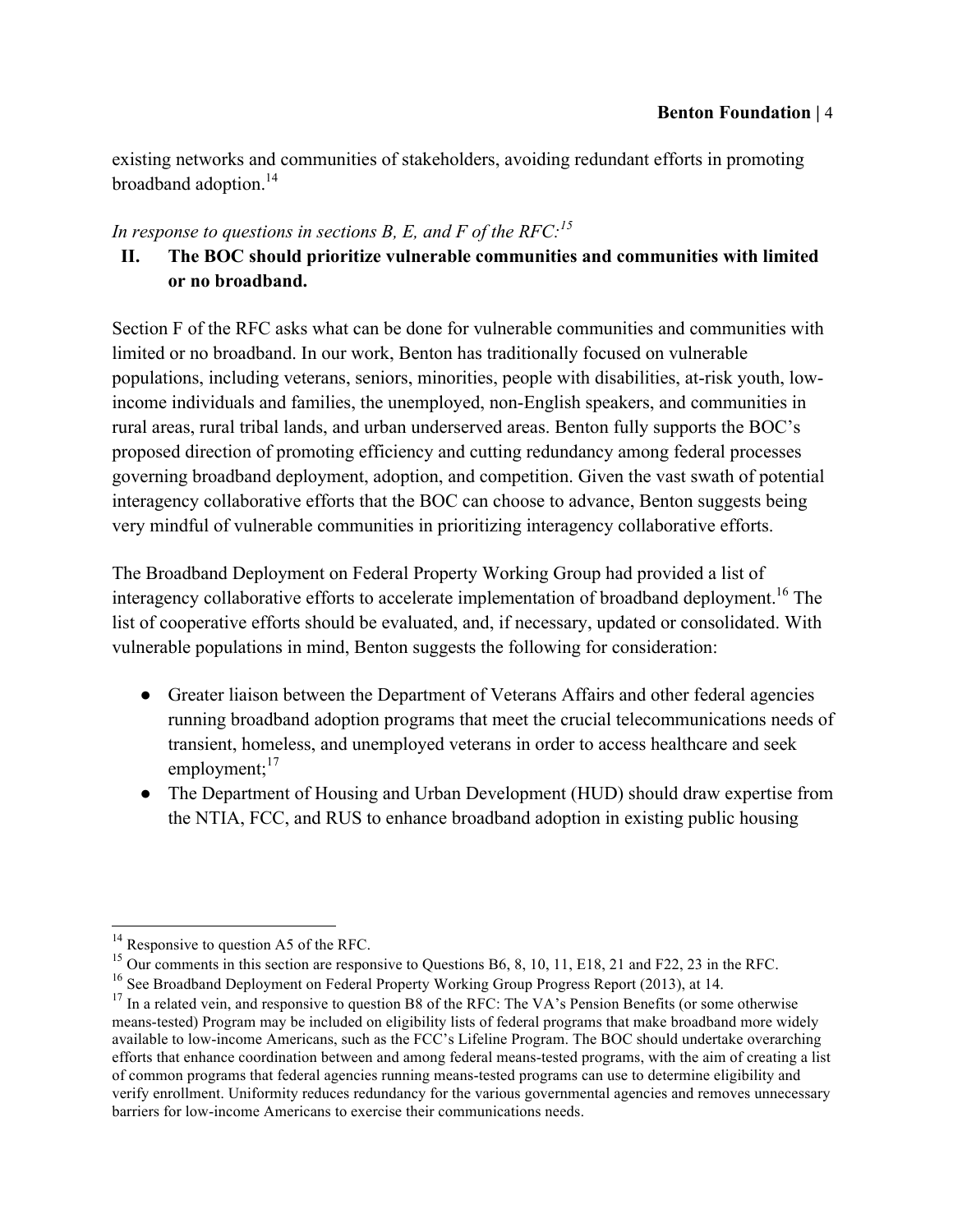units, single occupancy residences, nursing homes, and other buildings serving vulnerable populations;  $18$ 

- Streamline permitting processes with regards to infrastructure deployment along transmission and transportation corridors that requires cooperation between the Department of Transportation (DOT) and the Department of the Interior (DOI);
- Many provisions outlined in the Affordable Care Act (ACA) expand the use of electronic health records, the use of telemedicine, and related health information technologies and systems. The success of new initiatives and reforms covering enrollment, assisted living facilities, older Americans, and medically underserved communities in rural areas is often dependent on the availability of high-speed broadband to healthcare providers and users. In meeting the goals of the ACA, the Department of Health and Human Services (HHS) should consider collaborating with other federal agencies;
- The Department of Education, HUD, the NTIA, and the Institute of Museum and Library Services worked together on FCC webinars in May 2015 addressing digital literacy and broadband adoption issues affecting seniors.19 Such collaborative efforts should be reviewed, continued, and, where appropriate, expanded to low-adoption communities beyond the elderly.

Benton urges the BOC not to overlook outreach efforts that stress the relevance and significance of adopting broadband, a particularly daunting task among vulnerable populations that are disconnected or tangentially hanging on to our increasingly digitally-connected society. As the President points out in the Memorandum establishing the BOC, affordable, reliable access to high-speed broadband is "no longer a luxury" but "a necessity" to all Americans.<sup>20</sup> Therefore, we encourage the BOC, in its outreach efforts to boost broadband adoption and to focus on vulnerable populations. Many of those who stand to benefit the most from the BOC's efforts are often those who are not well-connected and hard to reach to begin with. $2<sup>1</sup>$  Efforts to promote broadband adoption should take this into account and find ways for members of disadvantaged communities to overcome the barriers to adoption. The BOC should review the FCC's efforts to

 $18$  One of HUD's longest continuously run programs, the Community Development Block Grant program, may benefit from an augmented focus on broadband via coordination between HUD and other relevant agencies. <sup>19</sup> For additional information, please refer to  $\frac{http://www.digitalliteracy.gov/}{http://www.digitalliteracy.gov/}{$ https://apps.fcc.gov/edocs\_public/attachmatch/DOC-333365A1.pdf. <sup>20</sup> The White House, Office of the Press Secretary. Memorandum for the Heads of Executive Departments and

Agencies, *Expanding Broadband Deployment and Adoption by Addressing Regulatory Barriers and Encouraging Investment and Training*, March 23, 2015, available at https://www.whitehouse.gov/the-press-<br>office/2015/03/23/presidential-memorandum-expanding-broadband-deployment-and-adoption-addr.

 $\frac{21}{21}$  Affordability, lack of perceived relevance, and lack of computer skills are commonly-identified broadband adoption barriers that disparately impact vulnerable communities. See, e.g., United States Government Accountability Office, *Intended Outcomes and Effectiveness of Efforts to Address Adoption Barriers Are Unclear* (GAO-15-473), June 2015, at 11-16.